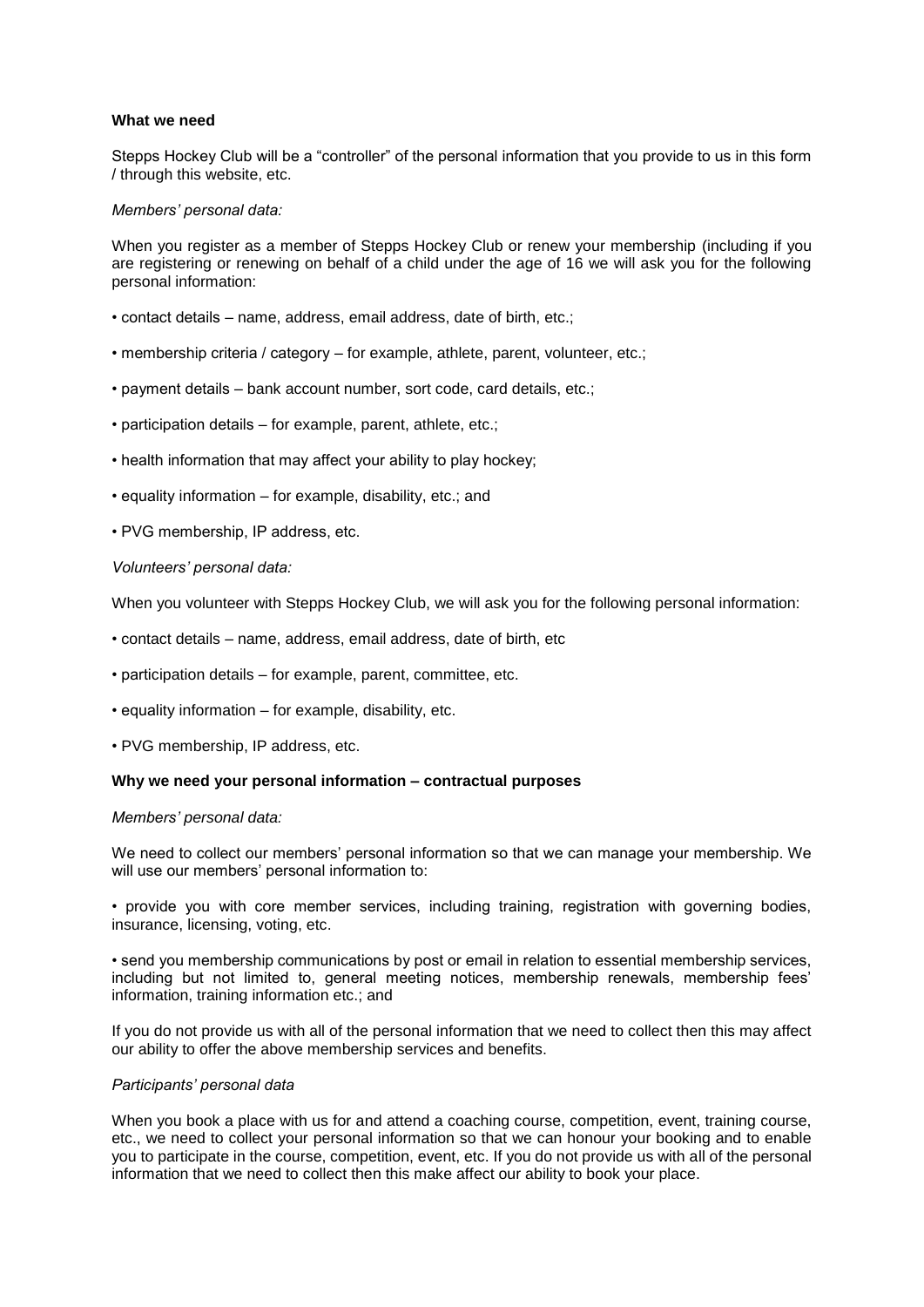# **Why we need your personal information – legitimate purposes**

#### *Members' personal data:*

We also process our members' personal information in pursuit of our legitimate interests to:

• promote and encourage participation in hockey by sending members' communications and booking information for upcoming competitions and events. Our competitions and events may be filmed or photographed and your personal information may also be used in images captured from our competitions and events, which we use for promotional, education and development purposes;

• provide competition in hockey by accepting and managing entries for our competitions and checking your personal information to ensure you are entered into the correct category;

• monitor and develop participation in hockey by monitoring members' engagement and participation through hockey and inviting our members to participate in surveys for researching and development purposes;

Driven by partnership www.harpermacleod.co.uk

• invite our members as award winners or guests to our annual awards dinner which includes asking our members to nominate individuals for awards and shortlisting such individuals to select the winners, who we will then contact by email;

• develop and maintain our members' qualifications, including sending email communications to members to inform you of upcoming courses, renewal requirements and verify that you have completed any mandatory training and PVG / child protection requirements; and

• respond to and communicate with members regarding your questions, comments, support needs or complaints, concerns or allegations in relation to hockey. We will use your personal information to investigate your complaint, to suspend membership, take disciplinary action, etc.

Where we process your personal information in pursuit of our legitimate interests, you have the right to object to us using your personal information for the above purposes. If you wish to object to any of the above processing, please contact us on beccaf\_10@msn.com. If we agree and comply with your objection, this may affect our ability to undertake the tasks above for the benefit of you as a member.

## *Volunteers' personal data:*

We will need to collect personal information relating to criminal convictions or alleged commission of criminal offences where you are required to complete a PVG check under the Protection of Vulnerable Groups (Scotland) Act 2007. This information will include your PVG certificate number, PVG membership number, date of issue and any relevant information in relation to your membership of the PVG Scheme.

If your PVG certificate is not clear, we will have a legitimate interest to collect references and any other applicable information to allow us to consider whether or not you can volunteer in a regulated role with children and/or vulnerable adults.

Where we process your personal information in pursuit of our legitimate interests, you have the right to object to us using your personal information for the above purposes. If you wish to object to any of the above processing, please contact us on beccaf 10@msn.com If we comply with your objection, this may affect our ability to undertake the tasks above for the benefit of you as a volunteer.

## **Why we need your personal information – legal obligations**

We are under a legal obligation to process certain personal information relating to our members, volunteers, participants, athletes, etc. for the purposes of complying with our obligations under:

• the Companies Act 2006 / Charities and Trustee Investment (Scotland)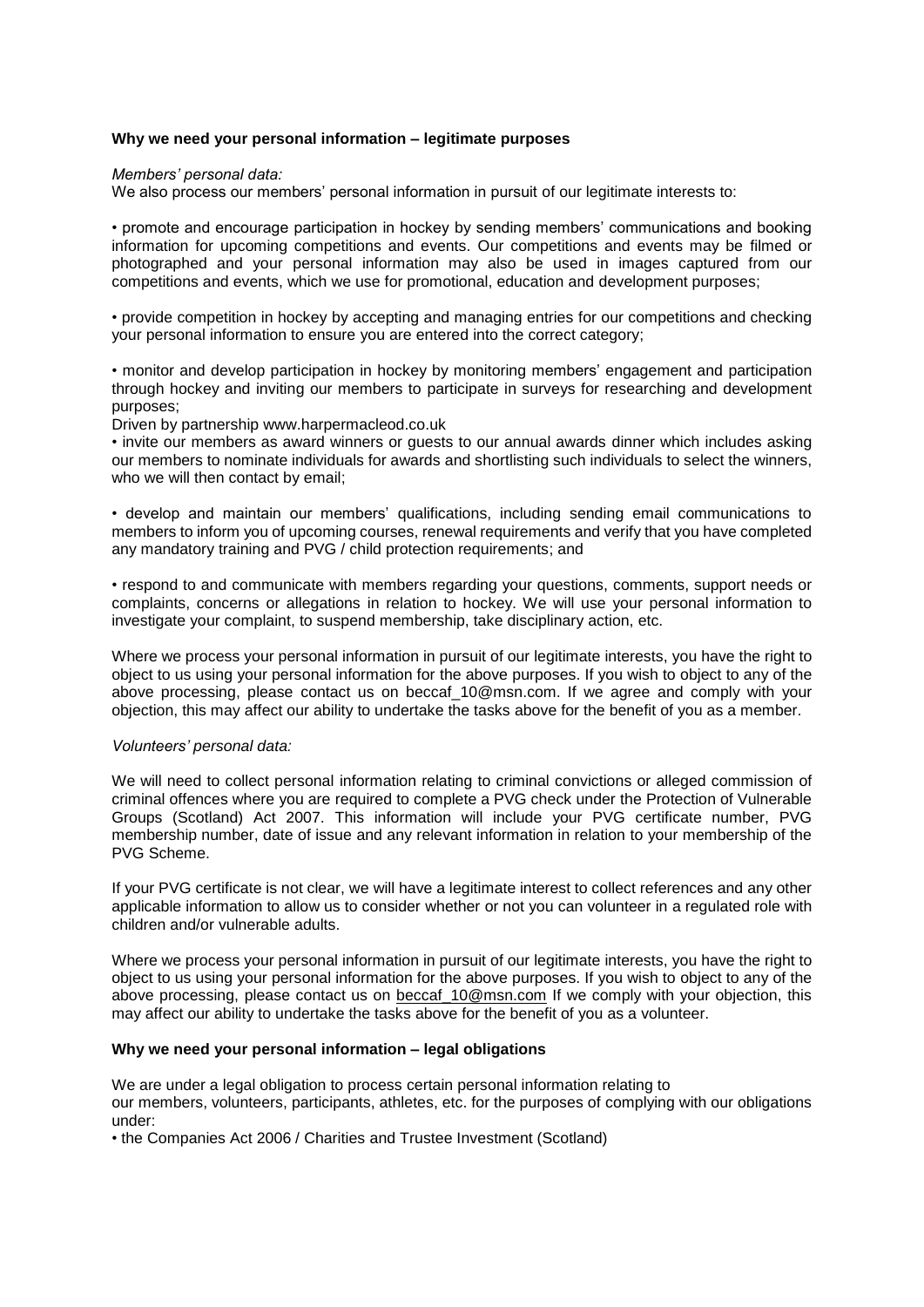Act 2005 to maintain a register of our members, which includes our members' name, address, the date they were admitted to membership and the date on which they ceased to be our member, and hold general meetings, including issuing notices and voting arrangements;

• the Protection of Vulnerable Groups (Scotland) Act 2007 to check that our coaches and volunteers are able to undertake regulated work with children and vulnerable adults; and

• the Equality Act 2010, which requires us to process personal information to make reasonable adjustments where necessary.

#### **Other uses of your personal information**

We may ask you if we can process your personal information for additional purposes. Where we do so, we will provide you with an additional privacy notice with information on how we will use your information for these additional purposes.

#### **Who we share your personal information with**

If your personal information is included in any images or videos taken by us at our competitions and events, we may share this with Scottish Hockey for promotional and/or journalistic purposes.

We may be required to share personal information with statutory or regulatory authorities and organisations to comply with statutory obligations.

Such organisations include the Health & Safety Executive, Disclosure Scotland, and Police Scotland for the purposes of safeguarding children.

We may also share personal information with our professional and legal advisors for the purposes of taking advice In the event that we do share personal information with external third parties, we will only share such personal information strictly required for the specific purposes and take reasonable steps to ensure that recipients shall only process the disclosed personal information in accordance with those purposes.

**7**riven by partnership www.harpermacleod.co.uk

*Scottish Hockey members' personal data*

As an affiliated club of Scottish Hockey we are required to ensure that all of our members are members of Scottish Hockey as a condition of our affiliation.

We will share your name, contact details and date of birth with Scottish Hockey who will become a controller of your personal information when they receive it.

Scottish Hockey's privacy notice explains how they use your personal information and can be accessed here<https://www.scottish-hockey.org.uk/governance/privacy-policy/>

#### *Athletes' / Participants' personal data*

We publish the results of our competitions on our website (and share this information with Scottish Hockey and Women's West District Association). This includes competitors' name and result.

## **How we protect your personal information**

Your personal information is stored on our electronic filing system and our servers based in the UK and is accessed by our staff / volunteers for the purposes set out above.

## **How long we keep your personal information**

## *Members' personal data*

We will only keep your personal information for as long as necessary to provide you with membership services.